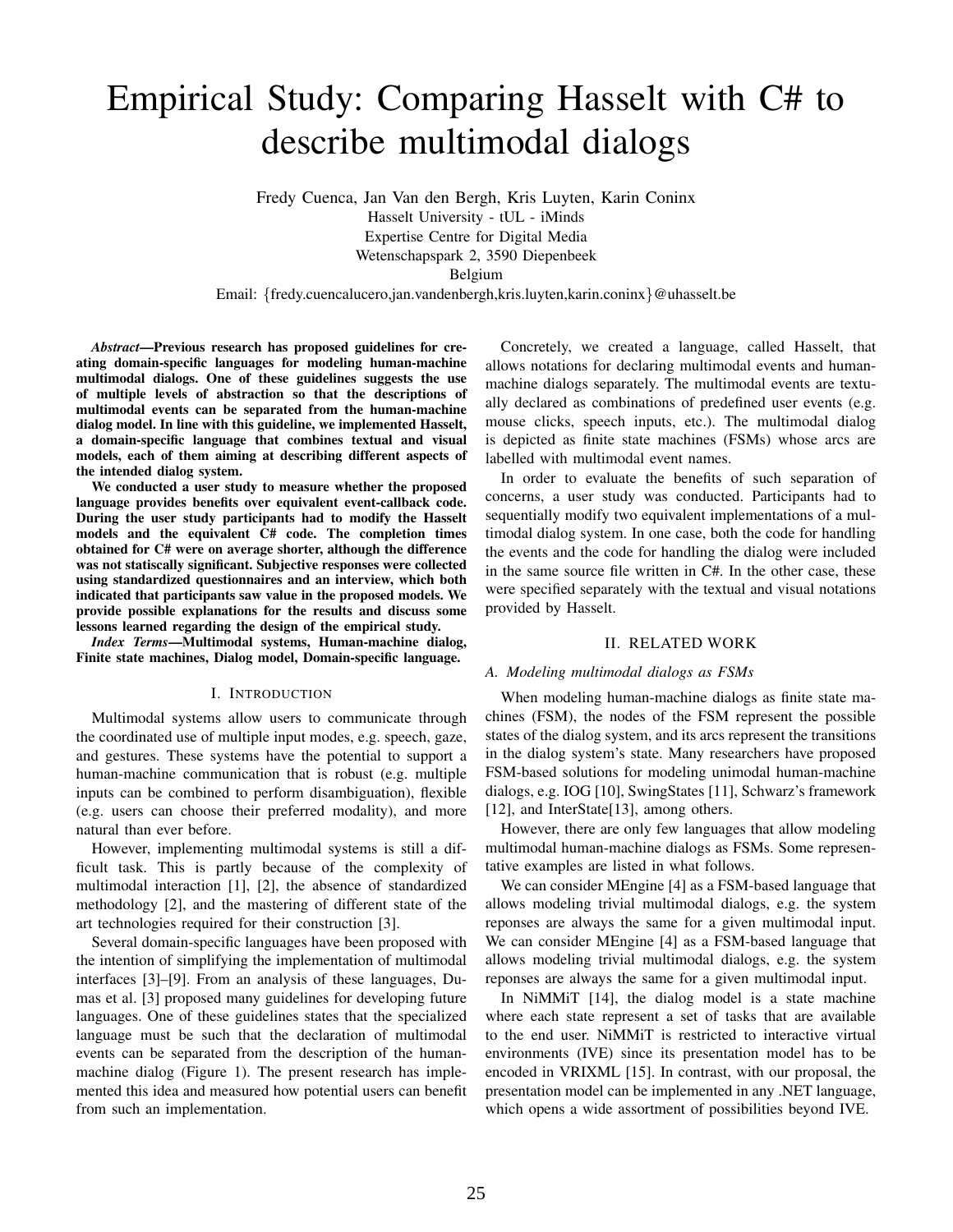

<span id="page-1-0"></span>Fig. 1. On the left side of the diagram, one can see the different levels of abstraction proposed by Dumas et al. [\[3\]](#page-7-2). On the right side, one can see how our language follows the same framework: our visual language is at the dialog level whereas our textual notations are at the events level.

SMUIML [\[3\]](#page-7-2) provides different notations for declaring the human-machine dialog and for combining user events. Unlike Hasselt, SMUIML does not include a symbol for defining iterative events. This reduces the space of multimodal events that can be specified with SMUIML in comparison with Hasselt. For instance, the *drag-and-drop*, which involves an arbitrary number of *mouse-move* events cannot be specified with SMUIML at the level of events. Another difference is that, unlike Hasselt, SMUIML does not support state variables or conditional transitions at the dialog level.

# *B. User studies. Interaction models vs. event-callback code*

To the best of our knowledge, none of the abovementioned multimodal dialog modeling languages have been evaluated in user studies. Nonetheless, outside the multimodal domain, we found two user studies that guided us in the design of our experiments.

Oney et al. recruited 20 developers to evaluate the understandability of Interstate's visual notation. Each participant had to modify two systems (drag-and-drop and a thumbnail viewer) implemented in both RaphaelJS<sup>[1](#page-1-1)</sup> and InterState. It was verified that InterState models are faster-to-modify than equivalent event-callback code written in RaphaelJS [\[13\]](#page-7-7).

The creators of Proton++ carried out two experiments with 12 programmers. Each participant was shown a multitouch gesture specification and set of videos of a user performing gestures. Gestures may be specified as a regular expression, tablature, or with event-callback code and the participant had to match the specification with the video showing the described gesture. The results showed that the tablatures of Proton++ are easier-to-comprehend than equivalent regular expressions and event-callback code [\[16\]](#page-7-11).

Since real-world scenarios require programmers not only to comprehend but to write programming code, we followed the schema of Oney et al [\[13\]](#page-7-7). We asked participants to perform modifications with our language and with equivalent eventcallback code.

<span id="page-1-1"></span><sup>1</sup><http://raphaeljs.com/>

### III. HASSELT

Hasselt provides notations for creating executable specifications of multimodal human-machine dialogs. It comes with a complete User Interface Management System (UIMS) [\[17\]](#page-7-12) that offers the editors, runtime environment, and debugging tools required to code, run, and test Hasselt specifications.

# *A. Running Example*

In the remainder of the paper, we will show how to implement a simple multimodal dialog system with Hasselt. The front-end of our running example system is shown in Figure [3,](#page-2-0) BE. It allows end users to issue multimodal commands to create, move, and remove objects from a canvas that is initially empty. These commands may be enabled or disabled depending on the current context-of-use.

Users can create new objects by issuing voice commands like *'create green box here'* while clicking on the canvas to indicate the position of the new object. Boxes are reshuffled by issuing *'put that there'* while clicking on both the target object and its new position [\[18\]](#page-7-13). And the canvas can be cleared up in reaction to the voice command *'remove objects'*. To make the system responses depend on the context-of-use, we added two rules: The boxes can only be moved if there are more than three of them on the canvas; and the canvas can only be cleared up after the displacement of at least one object.

## *B. How to use Hasselt UIMS?*

The steps required to create a multimodal dialog system with Hasselt UIMS are as follows.

*1) Implementing a back-end application:* One must create an executable program implementing the front-end and the handling methods of the intended system. For the purpose of this work, such program will be referred to as back-end application. The back-end application can be implemented with any .NET programming language to be subsequently imported into Hasselt UIMS.

For the aforementioned running example, the back-end application implements the front-end shown in Figure [3,](#page-2-0) BE, and the methods for creating, moving, and removing virtual objects, i.e. CREATEOBJECT(COLOR,X,Y), PUT-THATTHERE(X1,Y1,X2,Y2), and REMOVEALLOBJECTS().

*2) Declaring multimodal events:* Hasselt allows combining multiple user events into one single abstraction [\[9\]](#page-7-3), [\[19\]](#page-7-14).

Programatically, user events can be combined through a set of event operators that can be used in a recursive manner. The operator  $FOLLOWED BY$ ; indicates sequentiality of events, the operator  $OR($ ) serves to specify alternative events,  $AND(+)$  represents simultaneity of events, and  $ITERATION(*)$  is meant to specify repetitive events [\[9\]](#page-7-3).

To describe the interactions to be supported by our running example system, we used these operators to declare the following multimodal events (Figure [2,](#page-2-1) a):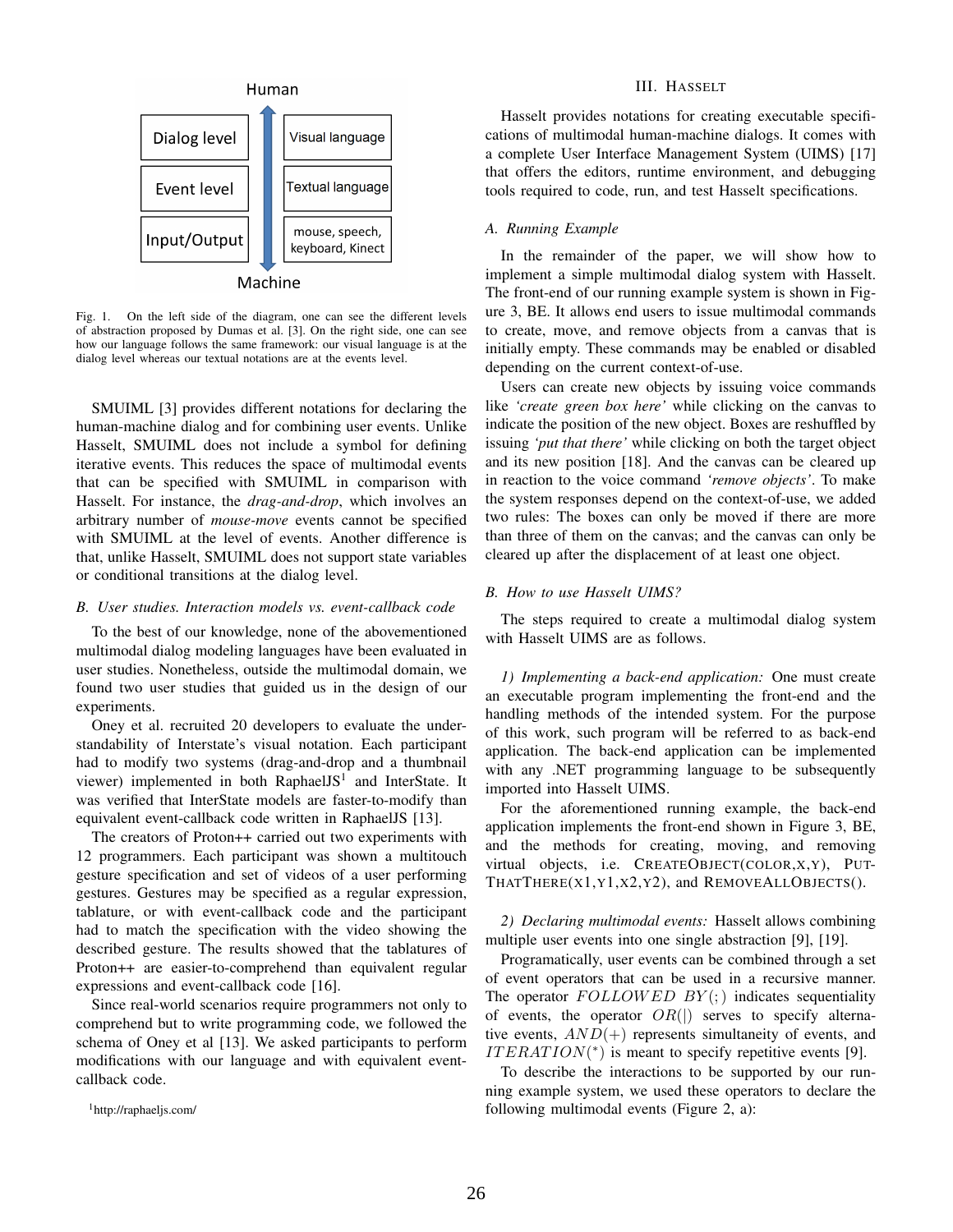

<span id="page-2-1"></span>Fig. 2. Hasselt UIMS during design time. (a) Textual editor for declaring multimodal events. It offers syntax highlighting, auto-completion popups, tooltip messages, and other features that facilitate the editing of code. (b) Visual editor for depicting human-machine dialogs. The arrows of the FSM are annotated with the multimodal events declared in (a). The arrows can include guard conditions.

<span id="page-2-3"></span><span id="page-2-2"></span>event putThatThere = 
$$
speech.put
$$
;

\n $speech.that + mouse-down \langle x1, y1 \rangle$ ;

\n $speech.there + mouse-down \langle x2, y2 \rangle$ ;

\nevent createObject =  $speech.create$ ;

\n $speech.new \langle color \rangle$ ;

\n $speech.here + mouse-down \langle x, y \rangle$ ;

\n(2)

\nevent removeObject =  $speech.remove$ ;

\n $speedh. objects$ 

\n(3)

<span id="page-2-4"></span>*3) Binding multimodal events with event-handling callbacks:* Each multimodal event must be bound to a method of the back-end application. At runtime, Hasselt UIMS will automatically launch these methods whenever their associated multimodal events are detected.

For our running example, one has to bind the method PUTTHATTHERE(X1,Y1,X2,Y2) to the event  $putThat There$ shown in Equation [1.](#page-2-2) Similarly, methods CREATEOB-JECT(COLOR,X,Y), and REMOVEALLOBJECTS() can be bound to the events declared in Equation [2](#page-2-3) and Equation [3](#page-2-4) respectively. The multimodal events do not have to have the same name as their associated callbacks.

We must highlight that the binding between multimodal events and callback functions is specified through a textual notation. With this notation, one can bind not only one but multiple callbacks to one single multimodal event, and to specify temporal and spatial constraints among the constituents of a multimodal event. The notations for binding multimodal events will not be presented herein and interested readers can refer to [\[19\]](#page-7-14). The focus of this paper is in the evaluation of the visual language that is used after the definition and binding of multimodal events.

*4) Describing the human-machine dialog:* The visual editor provided by Hasselt UIMS (Figure [2,](#page-2-1) b) enables programmers



<span id="page-2-0"></span>Fig. 3. Hasselt UIMS during runtime: The event viewer (EV) displays the user events as detected by the recognizers. The variable browser (VB) shows the event parameters values. The automata view (AV) presents animations showing the progressive detection of multimodal events. The back-end application (BE) the end user has to interact with was imported into Hasselt UIMS.

to describe human-machine dialogs as extended finite state machines [\[20\]](#page-7-15), i.e. state machines augmented with state variables and guard conditions.

In a Hasselt visual model, the circles represent the potential states of the dialog system, and the arcs represent the system's state transitions. Each arc is annotated with a multimodal event whose occurrence causes the transition represented by the arc. Additionally, one can use state variables to encode quantitative aspects of the dialog, e.g. the number of times a state (transition) is visited (traversed). The statements required to maintain the state variables can be annotated in the arcs of the extended state machine. Finally, guard conditions can also be annotated in the arcs of a FSM to restrict their associated state transitions.

The visual model shown in Figure [2,](#page-2-1) b describes the dialog supported by our running example system. The circle labelled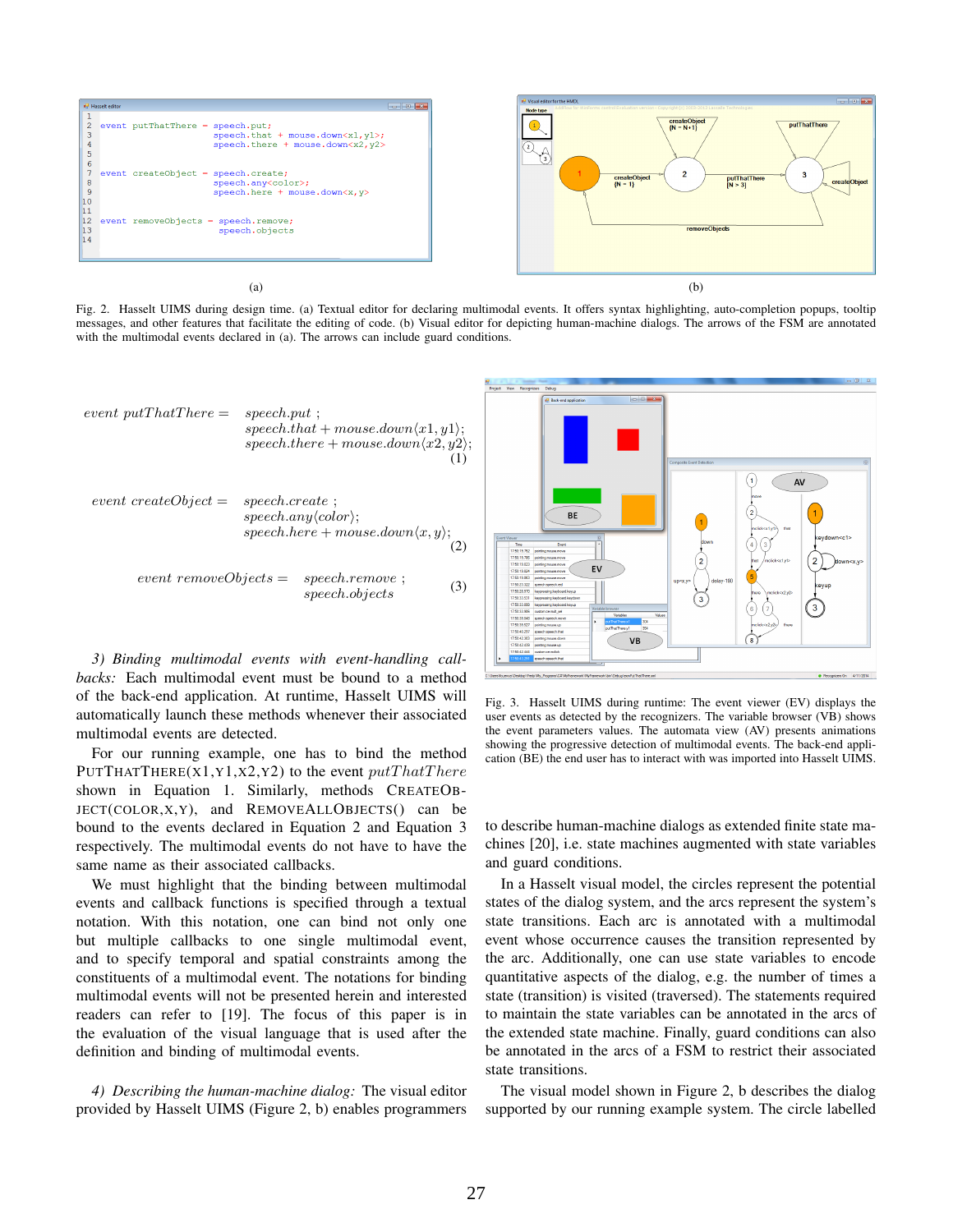as 1 represents the state where canvas is empty; the circle 2 represents the state where there is at least one object on the canvas; and the circle 3, the state where at least one object has been moved. The system moves from the initial state 1 to state 2 upon the creation of the first object. It also moves from state 2 to state 3 after the first displacement of an object. The variable  $N$  is used (a) to count the number of objects in the canvas –when this is relevant–, and (b) to condition the displacement of objects, which should only be possible if there are more than 3 objects on the canvas –notice the label  $[N > 3]$ . Finally, the removal of objects sets the system to its initial state: the circle labelled as 1.

It can be proved that if event-callback code were used to implement the running example system, the identification of the system's state would have required a series of nested if-else statements spread throughout a big portion of the whole program. Rather, Hasselt models have fewer and simpler conditional clauses that can be centralized in a FSM that provides a comprehensive overview of the human-machine dialog. There is one way to know whether these theoretical advantages are reflected into practical benefits for programmers, which is through a user study.

#### IV. USER STUDY

The experiment aims at determining whether separating the declaration of events from the dialog model brings about benefits in favor of programmers.

#### *A. Hypothesis*

We hypothesize that the maintainance of a multimodal dialog can be performed faster and/or more easily with Hasselt, where the events can be described separately from the dialog model, than with C#, where the code for combining multimodal events is intermixed with the code for dialog management.

#### *B. Method*

*1) Study Design:* The participants were evaluated one by one after receiving a training session.

During the experiment, each participant was shown a multimodal system with which he had to interact according to the indications of the researcher. Once the participant was familiar with the functionality of the system, he was shown the source code/visual model of the system and asked to perform modifications in it. Each participant had to sequentially perform the changes in both Hasselt and C#. The changes to be performed were explained orally, but also written in a sheet that the participant can check during the experiment.

While the participant modifies the code/visual model, the researcher observes the changes made by the participant on a secondary monitor that replicates the screen in front of the participant. In this way, for each language, the researcher can measure the completion time of the task, count how many times the partial changes are tested in the runtime environment, and watch how the participant navigates trough the C# code or Hasselt visual model.



<span id="page-3-0"></span>Fig. 4. Programming experience of the 12 participants

After the participant performs the requested changes with a language, he is asked to fill a post-task questionnaire. At the end of the whole experiment, i.e. after using Hasselt and C#, the participant is asked to evaluate the usability of Hasselt UIMS and interviewed by the researcher.

*2) Participants:* We recruited 12 participants, all of whom are male. The programming experience of the participants ranges from 4 to 13 years; their C# experience, between 1 and 8 years (Figure [4\)](#page-3-0).

*3) Procedure:* Before the beginning of the experiment, each participant was given a 10-minutes tutorial about Hasselt. Participants had to describe a simple, Hello world-like multimodal interaction by following step-by-step instructions. The tutorial help participants get acquainted with the visual editor, debugging tools, and runtime environment of Hasselt UIMS.

Since all participants had experience with C# and MS Visual Studio, there was no need for training in this respect.

For the experiment, the participant was presented with a system similar to the one herein used as a running example. It allowed users to create and remove virtual objects from a canvas in response to multimodal input. In the version given to participants, the objects could be created or removed at any time, after which the end user was acknowledged with voice feedback. Participants were asked to change the system so that it can handle two contexts-of-use: the command to remove objects must only be processed if there are objects on the screen; otherwise, it should be ignored.

The aforementioned system was described with both C# and Hasselt. Each participant had to modify both sources within a time limit of 30 minutes per language.

*4) Solution of the modeling task:* With Hasselt, the required changes can be made by modifying the human-machine dialog model only. Participants had to define different context-of-uses to distinguish whether the form is empty or has objects on it. Figure [5](#page-4-0) shows two potential solutions.

As to the C# code, participants had to declare one variable for counting the number of objects on the form. This variable has to be updated every time a new object is created and whenever all the objects are removed from the form. It also has to be interrogated before proceeding to clear up the form. Although these four additions are easy to implement, they have to be included in the right place of a source code of 114 lines.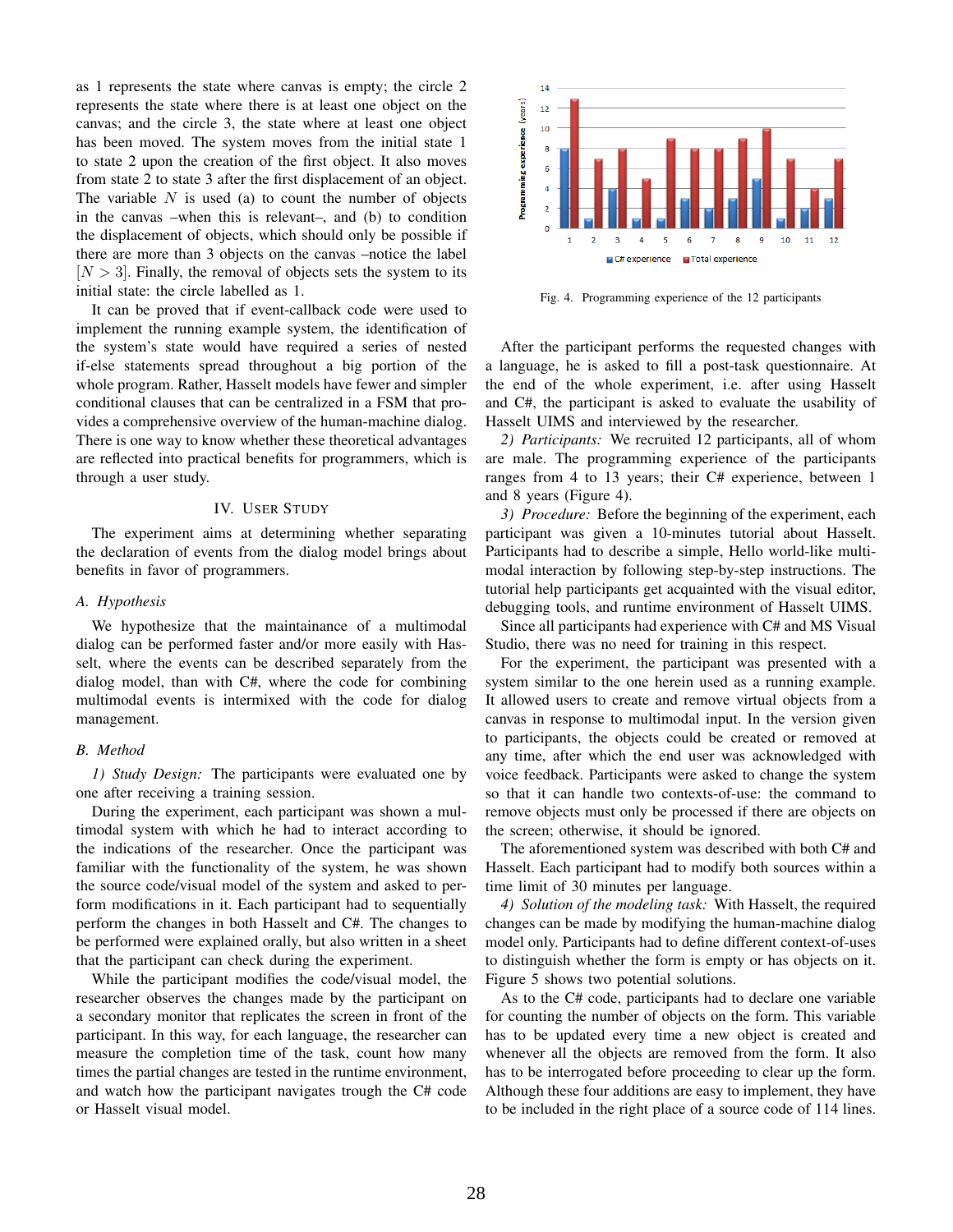

<span id="page-4-0"></span>Fig. 5. The model shown in (a) was given to participants. Here the system is always in the same context-of-use and any interaction is available at any time. The model (b) was presented as a final solution by 11 participants. The model (c) was the final solution found by the outlier, who had no previous experience in FSM. Both types of solutions were correct.

#### Overall, this task was?



<span id="page-4-1"></span>Fig. 6. Single Ease Question (SEQ) questonnaire.

(Actually, the full code contained 273 lines, but we hide the code for loading the speech recognizer, for hooking the mouse, and the back-end functions. This was to make the comparison as fair as possible. With Hasselt, the configuration code or the back-end code cannot be seen either. The former is within Hasselt UIMS; the latter, in a canned application imported into Hasselt UIMS.)

## *C. Measures*

*1) Observations:* As the participant performs the required modifications with a certain language, the researcher monitors his working time and counts the number of times the code is tested.

*2) Single Ease Question (SEQ) questionnaire:* Right after completing the changes with each language, participants were asked to fill the Single Ease Question (SEQ) questionnaire, a 7-point rating scale (Figure [6\)](#page-4-1) aimed to assess the perceived difficulty (or perceived ease, depending on one's perspective) of a task. The questionnaire has been proven to be reliable, sensitive, and valid while also being easy to respond and easy to score [\[21\]](#page-7-16).

*3) System Usability Scale (SUS) questionnaire:* At the end of the experiment, participants had to fill the System Usability Scale (SUS) questionnaire [\[22\]](#page-7-17) (Figure [7,](#page-5-0) a), which has become a well-known questionnaire for end-of-test subjective assessments of usability [\[23\]](#page-7-18).

The SUS questionnaire consists of 10 items with 5-point scales numbered from 1 (anchored with "Strongly disagree") to 5 (anchored with "Strongly agree").

SUS test scores are normalized to values between 0 and 100. To have a benchmark to which one can compare SUS scores with, Lewis et al. shared historical information showing that the average and third quartile of 324 usability evaluations performed with SUS are 62.1 and 75.0 respectively [\[23\]](#page-7-18).

Finally, according to a factor analysis performed by Lewis et al., the SUS questionnaire does not only measures usability. It also measures learnability, being Q4 and Q10 the questions that allow estimating the perceived learnability of the system under evaluation [\[23\]](#page-7-18). In the taxonomy proposed by Grossman et al. [\[24\]](#page-7-19), this learnability falls within the category of initial learnability given that participants have been exposed to Hasselt for the first time during this experiment.

# *D. Interview Highlights*

Based on the SEQ scores, a majority (7 out of 12 participants) considered that the modification of Hasselt visual models was easier than changing C# code. When asked for a reason, many of these participants referred to the overall view provided by the visual models: "You can see all the system in one screen" and "You do not have to browse code through multiple screens" were common answers.

One of the few participants who scored Hasselt as more difficult than C# was the outlier seen in Figure [8,](#page-6-0) a. He pointed out his total lack of knowledge in state machines as the cause of his poor performance. All other participants had, at least, pen-and-paper experience with state machines and thus, they could get more benefits from the training session.

# *E. Results*

All 12 participants could complete the changes with both languages Hasselt and C#. The data from observations and post-task questionnaires are synthesized in Figure [8.](#page-6-0) After inspecting the data, we decided to drop the only participant who had no previous experience with FSMs. He was an outlier in the plots (a) and (b) shown in Figure [8.](#page-6-0) Therefore, the following results are based on the remaining 11 participants.

*1) Completion time:* On average, changes made with Hasselt took 2.4 minutes in comparison with the 2.1 minutes when using C#. However, these results were not statistically significant. We could not reject the null hypothesis in favor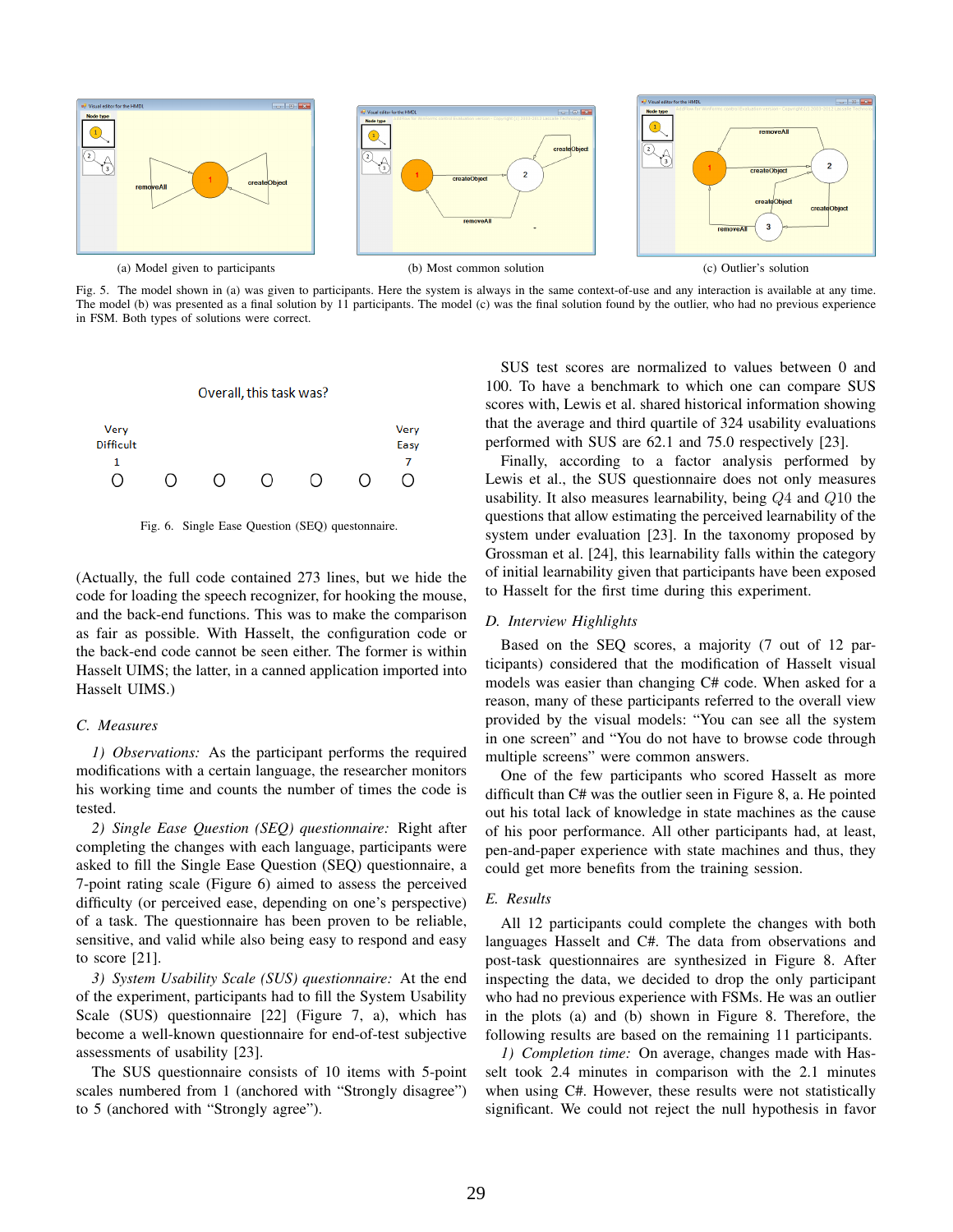

<span id="page-5-0"></span>(a) System Usability Scale (SUS) questionnaire (b) Scores per question for Hasselt UIMS



Fig. 7. (a) SUS questionnaire that was filled by the 12 participants to evaluate Hasselt UIMS. (b) Participants' responses to the SUS questionnaire. Stacked barplots show the frequency of answers per question. The numbers at the right of the barplots indicate the average score per question.

of the alternative hypothesis that Hasselt completion times are higher than C# completion times: a Wilcoxon signed-rank test resulted in p-value =  $0.1562 > 0.05$  (W = 12.5, Z = 1.3828).

*2) Code testing effort:* On average, programmers tested their code 1.2 times when using Hasselt and 1.4 times when using C#. But this result is not statistically significant either. We could not reject the null hypothesis in favor of the alternative hypothesis that the code testing effort is lower with Hasselt than with C#: a Wilcoxon signed-rank test resulted in p-value =  $0.25$  (*W*=0, *Z* = -1.4142).

*3) Perceived ease of the task:* The average SEQ scores for Hasselt and C# were 6.6 and 5.9 respectively. In this case, we found that this difference in favor of Hasselt was statistically significant. A Wilcoxon signed-rank test indicated that the alternative hypothesis that the SEQ scores are higher for Hasselt than for  $C#$  can be accepted (p-value = 0.0078,  $W=28$ ,  $Z = 2.6153$ ).

Note: The use of Wilcoxon signed-rank tests instead of paired t-tests responded to the fact that we could not guarantee the normality assumption required by the latter. The nonnormality of the pair differences was observed in both normal Q-Q plots and Shapiro-Wilk normality tests. The data analysis was performed with the open source software  $\mathbb{R}^2$  $\mathbb{R}^2$ .

*4) Results of the SUS questionnaire:* The SUS questionnaire was only used to evaluate Hasselt UIMS. Comparing with the data repository provided by Lewis et al., the average SUS score of 73.96 that the participants gave to Hasselt UIMS indicates that its perceived usability is well above average but not higher than 75% of the 324 systems reported in [\[23\]](#page-7-18).

The average scores obtained for Hasselt UIMS for each of the 10 items of the SUS questionnaires are observed in Figure [7,](#page-5-0) b.

#### *F. Threats to validity*

*1) Construct validity:* The general concept of validity was traditionally defined as the degree to which a test measures

what it claims, or purports, to be measuring [\[25\]](#page-7-20). The construct validity of our empirical study coud have been affected as follows.

First, the code testing effort was quantified as the number of times the participant enters in the runtime environment. This means we assumed that participants have to run the program in order to test the correctness of the source code. This definition may not be complete since it ignores the effort made when the participant *'runs and tests the code inside his head'*.

Second, the SUS questionnaire may have been measured only certain aspects of the usability of Hasselt UIMS. An expert in empirical studies made us notice that usability also includes the long-term experience of using a software system, which is not considered in our study: all participants used Hasselt for the first and only time during the study. However, the initial learnability, which is another dimension of the SUS questionnaire, was correctly measured by Q4 and Q10, according to the same expert.

Construct validity is not the only type of validity that must be considered when designing empirical research. An empirical study is said to have internal validity when the impact of almost all influencing factors are excluded, so the study is performed in a highly controlled setting [\[26\]](#page-7-21). In contrast, external validity consists of allowing some influencing factors so that the experiment can emulate a real-world situation instead of an ideal one [\[26\]](#page-7-21). Whereas external validity increases the chances that results can be generalized to more realistic, everyday situations, internal validity allows researchers to pinpoint the reasons of improvement or degradation, but at the cost of generalizability.

*2) Internal validity:* We pursued for internal validity in the following way.

First, the order of the language to be used first (i.e. Hasselt or C#) was balanced over the participants so that the aggregated experience bias can be neutralized.

Besides, since the goal of the experiment was to measure the effort for describing multimodal dialogs, participants were

<span id="page-5-1"></span><sup>2</sup><https://www.r-project.org/>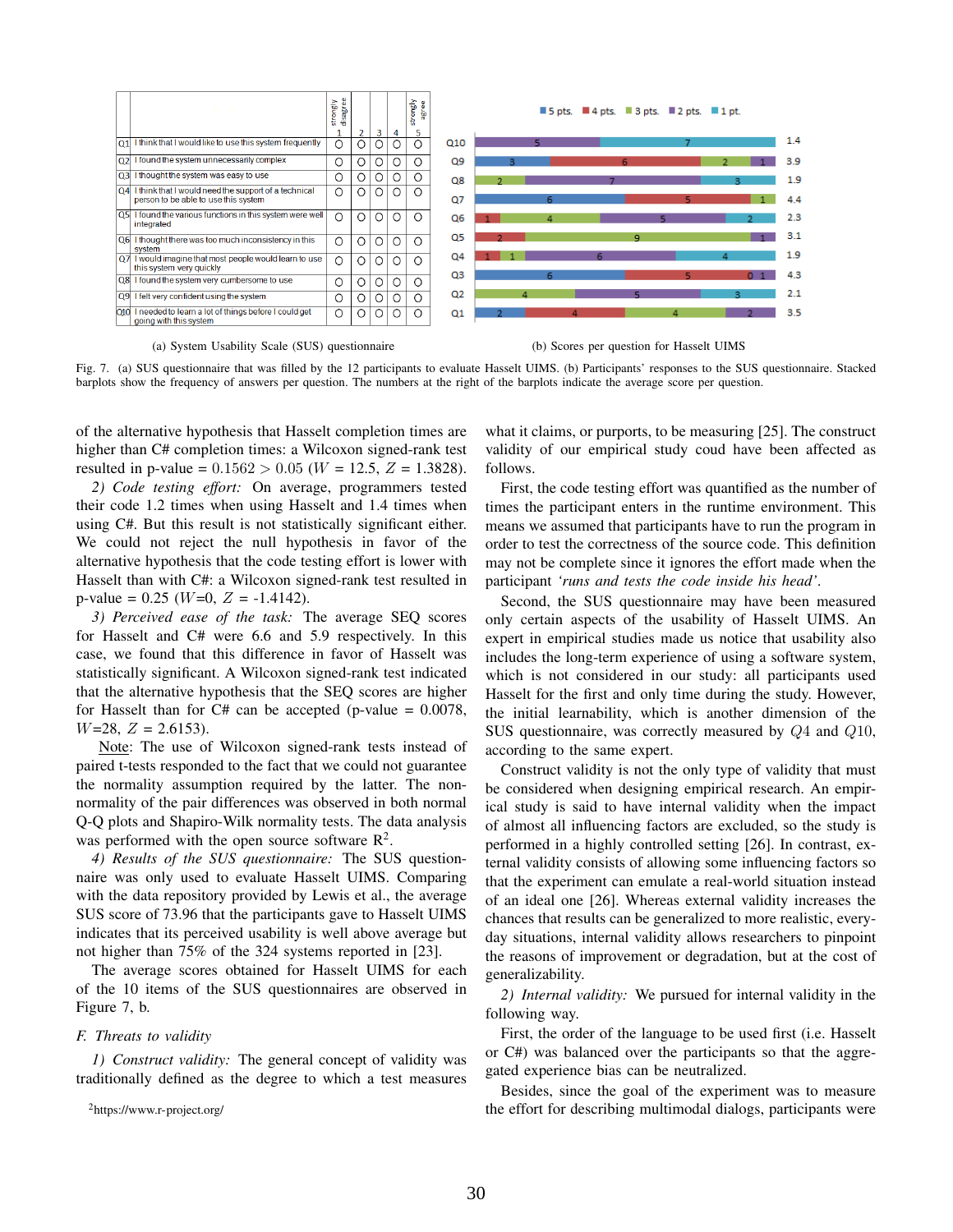

<span id="page-6-0"></span>Fig. 8. Data collected from the 12 participants. (a) Completion times, (b) Number of times the code was tested. The plot whiskers are at the lowest datum still within 1.5 times the interquartile range (IQR) of the lower quartile, and the highest datum still within  $1.5 \times$  IQR of the upper quartile. (c) Barplots showing the frequency of each answer for the SEQ questionnaire.

restricted to this portion of the code/model only. With Hasselt, programmers were restricted to use the visual editor only. With C#, the code for configuring the speech recognizer and the application code (e.g. for creating, deleting objects) was hidden to programmers –we put this portion of the code in regions that were collapsed during the experiment.

On the other hand, offering participants a tutorial on Hasselt but no tutorial on creating multimodal dialogs using C# might affect the experiment's internal validity.

*3) External validity:* In order to confer our results with high external validity, we allow some 'freedom' to the experiments.

First, the pool of participants was quite varied. It includes master and PhD students, post-docs, and industry programmers, from different universities and countries, with and without background in finite state machines (FSMs).

Most importantly, participants were left free in the wild. This contrasts with other approaches commonly used in empirical studies, such as the *think-aloud* protocol and the *questionsuggestion* protocol [\[24\]](#page-7-19). The former would require participants to speak out while programming in order to provide the researcher with insights about their programming logic. The latter would allow the researcher to give advice proactively to the participant. In our experiments, the researcher only interferes when participants ask for questions. In our opinion, this is a more realistic scenario that reflects the typical case of a programmer working by his own and eventually asking for advice to more expert programmers when he got stuck on a problem.

## V. DISCUSSION AND CONCLUSION

#### *A. Modeling with Hasselt and C#*

We presented Hasselt, a language that provides notations for defining multimodal human-machine interaction dialogs. A dialog model in Hasselt is an extended finite state machine specified with a visual editor and whose arcs are annotated with multimodal events that are defined with a separate textual notation.

We expected to experience some benefits from separating the event definition code from the dialog management model. But this is what we found:

First, we found that the better-separated Hasselt models are not faster-to-modify than equivalent event-callback code where the instructions for event handling and for dialog management are intermixed. Although for our participants, the task of implementing a multimodal dialog was, on average, performed faster with C# than with Hasselt, these results were not statistically significant.

Second, our participants tested Hasselt models fewer times than equivalent C# code. Despite of this, completing changes with Hasselt took longer. Based on our observations, the reason for this may be that modifying visual models is more time-consuming than writing textual code.

Finally, the SEQ questionnaires revealed that participants perceived that performing the required changes with Hasselt was easier than with C#. Although these measurements turned out to be statistically significant, we cannot discard that some response bias played a role here. Participants gave higher scores to the language that led to longer completion times.

## *B. Perceived usability and initial learnability of Hasselt UIMS*

Considering that odd-numbered questions are positivelyworded, scores higher than 3 in these items reflect that participants agree (to a certain degree) that the evaluated system presents some good aspect/feature. In our study, all odd-numbered questions were scored with more than 3 points on average. From this group,  $Q3$ , i.e. "I thought the system was easy to use" and Q7, i.e. "I would imagine that most people would learn to use this system very quickly", received the highest scores.

Similarly, since even-numbered items are negativelyworded, scores lower than 3 would indicate that participants are disagreeing (to a certain degree) with some negative comment about the system. In our studies, all even-numbered questions were scored with less than 3 points on average. From this group, Q10, "I needed to learn a lot of things before I could get going with this system", Q4, i.e. "I think I would